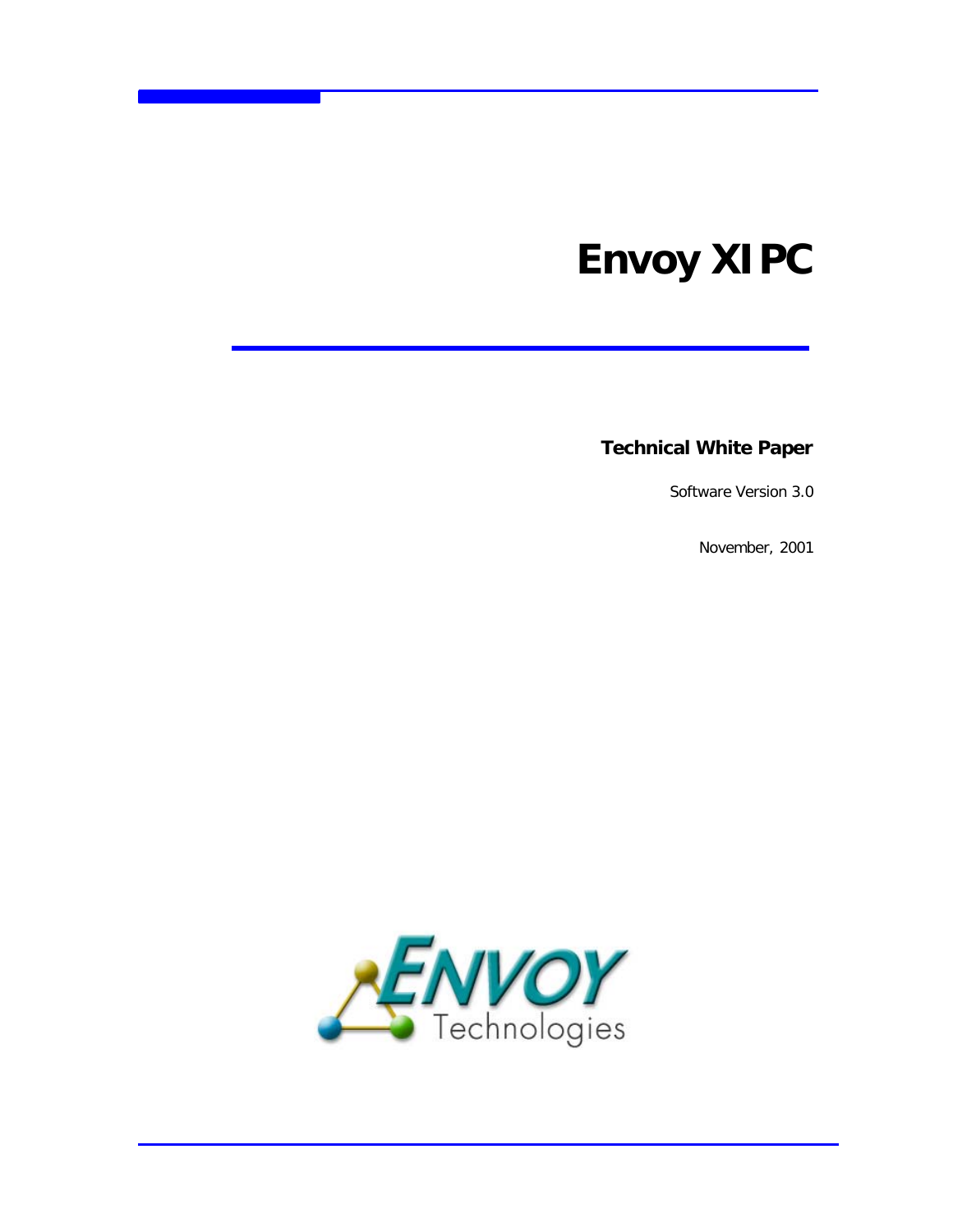# Table of Contents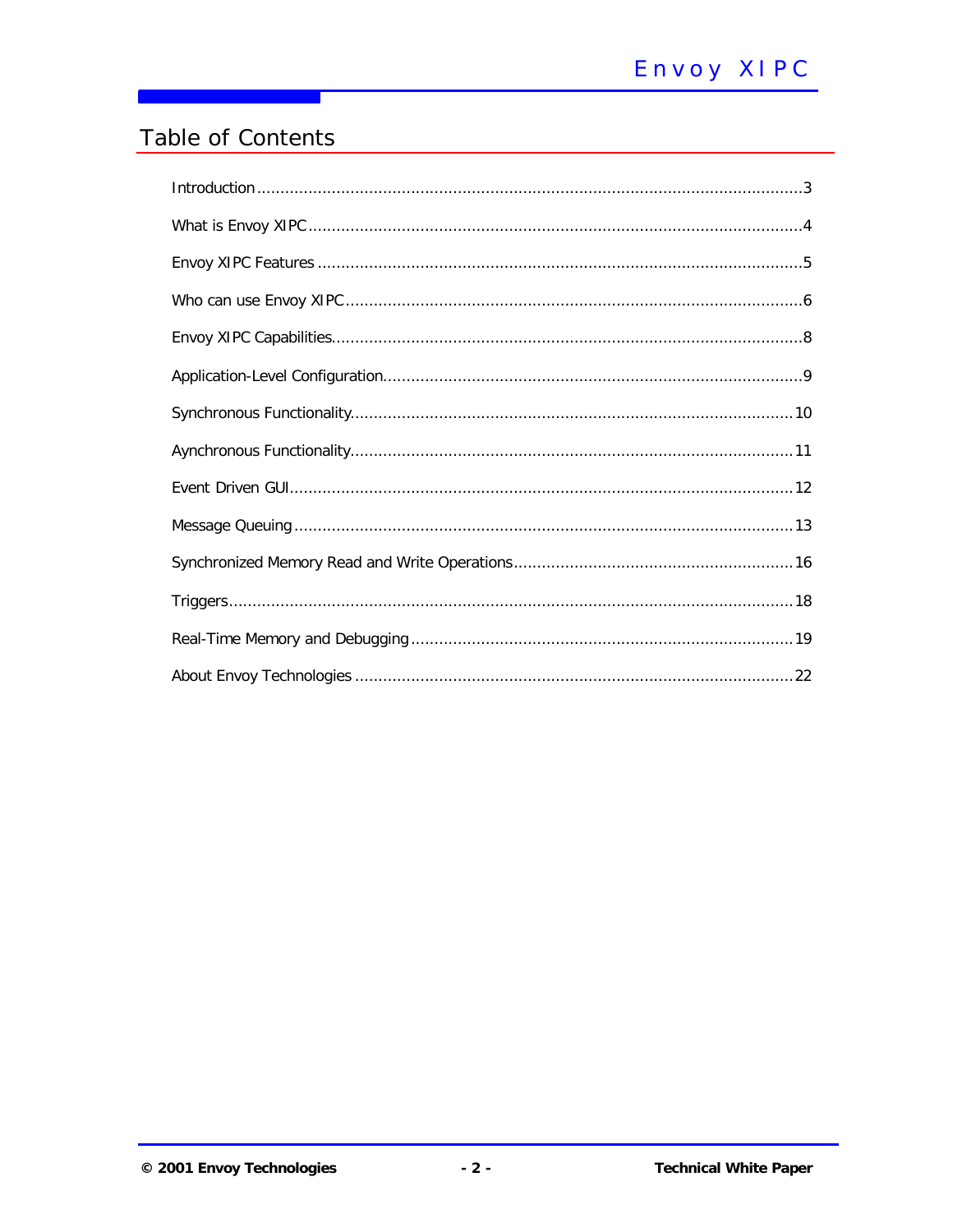# Introduction

The vast majority of computer applications under development today are comprised of multiple processes (or threads) of execution operating in concert with one another to perform the application's objectives. Such applications are referred to as multitasking applications when all the processes reside on a single platform, or distributed applications when some of the processes are separated by a network. The communication among these multiple processes is called Interprocess Communication (IPC).

IPC is at the heart of client/server, peer-to-peer and other forms of distributed applications. In fact, IPC is required for almost any application employing two or more cooperating processes. It is not surprising, then, that the selection of an IPC mechanism can greatly influence the measure of success in the development, deployment and execution performance of such applications.

The major operating systems provide IPC facilities for supporting process-to-process communication within a single platform. These facilities, while providing a relatively complete set of services, (message queuing, semaphores, and memory sharing), are bound in range by the walls of the platform. Far more limited facilities are available for supporting process-to-process communication over a network. Developers must choose between these two facilities for supporting their application's IPC functionality - based on process location.

Envoy XIPC, by contrast, applies the standard programming model for multitasking IPC (message queues, semaphores, shared memory), and makes it completely operating system and network transparent. To the Envoy XIPC programmer, the network appears as a single multitasking operating system. With the addition of high-level functionality and extensive monitoring and debugging aids, Envoy XIPC enables the rapid development of sophisticated multitasking and network-transparent distributed applications.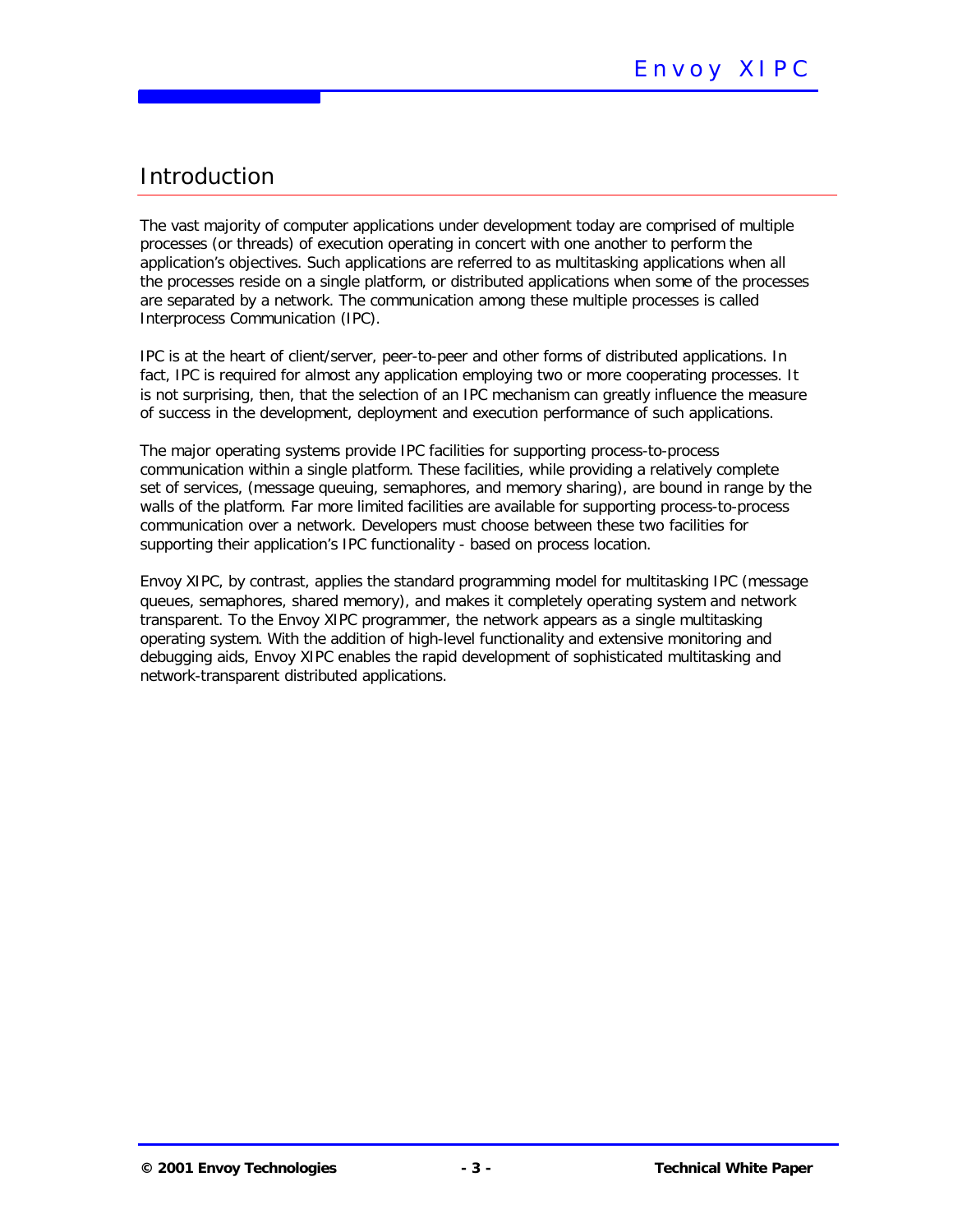# What is Envoy XIPC?

Envoy XIPC is a middleware tool that treats IPC programming as a single problem - regardless of the location of the involved processes, and regardless of the variety of operating systems, network protocols and hardware platforms being used. Envoy XIPC essentially permits the developer to conceptualize the programming environment as being a virtual multitasking environment wherein processes communicate and interact with each other using a *single* high-level programming model, independent of the physical positioning of the processes.

Envoy XIPC 's singular IPC approach effectively disengages the programming logic of an application from the issues of application topology and process deployment. The programming logic governing the interaction between processes within an application is unrelated to the positioning of the processes, and is unaffected by their occasional repositioning.

Envoy XIPC lies between an application and its underlying environment. Envoy XIPC defines an Application Program Interface (API) for performing interprocess communication operations in a manner that is independent of the underlying operating system, network protocol and hardware platform. Changes to the underlying deployment environment do not affect the application built on Envoy XIPC.



Envoy XIPC Middleware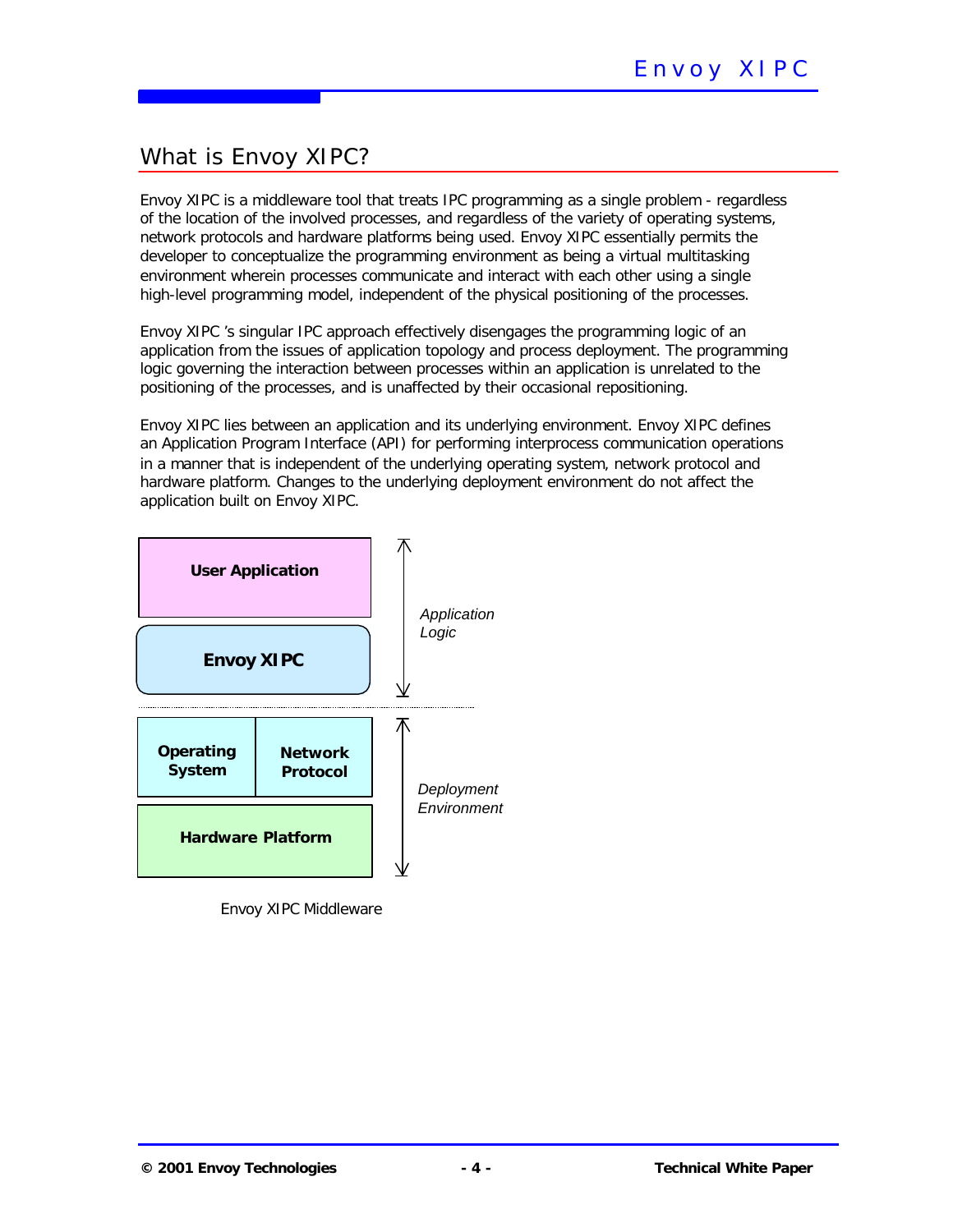# Envoy XIPC Features

- *Productivity:* Envoy XIPC, eliminates the need for network programming skills. As a result, the cost of developing and maintaining distributed applications is significantly reduced.
- *Connectivity*: Envoy XIPC's programming model allows processes of a distributed application to appear local to one another - client to server, peer to peer.
- **Interoperability:** The Envoy XIPC's programming model is preserved even when processes are spread over a network of dissimilar computer platforms.
- *Portability*: Envoy XIPC, being a portable API, provides for immediate source code portability between dissimilar platforms. The IPC portion of an application need only be written once.
- *Scalability*: Applications written using Envoy XIPC's are inherently scalable. Applications can be built on a single machine and then deployed to varying degrees over a network, without changing source code.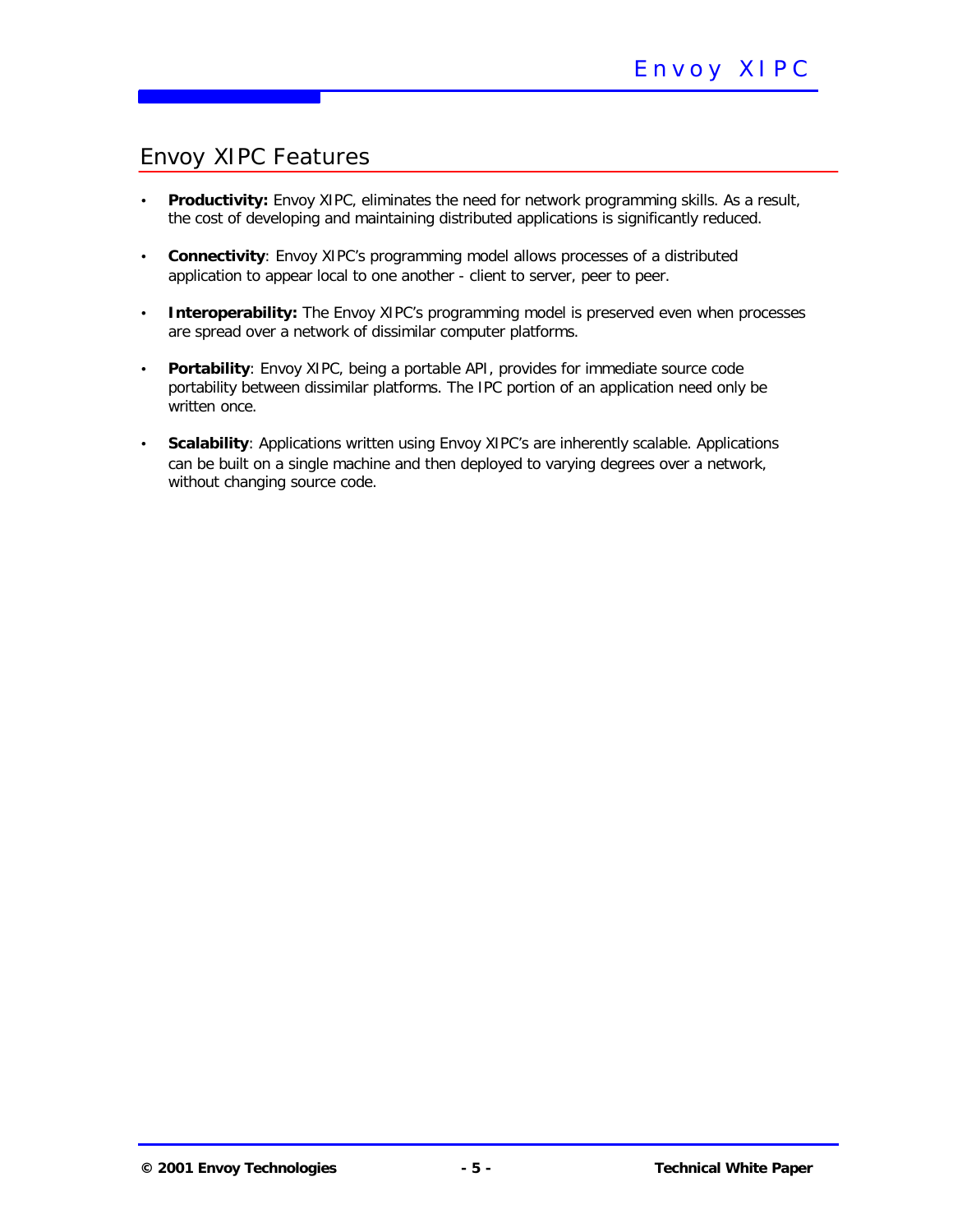# Who Uses Envoy XIPC?

The Gartner Group has noted, "Leading edge IS departments and ISVs with the need to develop sophisticated cooperative applications should consider Envoy XIPC for their program to program functions. Properly applied, Envoy XIPC has the potential to reduce the time, cost and technical risk of developing complex applications."

Envoy XIPC can be employed for constructing elegant solutions to a wide range of distributed computing applications. Examples of application that are well suited for Envoy XIPC include high-performance messaging or transaction oriented systems, multi-tier client/server applications and process control or real-time applications.

### **High-Performance Transaction and Messaging Applications**

Envoy XIPC 's message queuing mechanisms provide the means for implementing highperformance messaging and transaction routing capabilities within stand-alone or distributed applications. The Envoy XIPC programming model, being network transparent, allows such functionality to operate uniformly regardless of the location of participating processes (local to one another or distributed over a network). This flexibility is of particular importance when deployment scenarios for the application are either unknown at the time of the application's development or are intended to vary.

Envoy XIPC message queuing performance is extremely fast - making it ideal for implementing high-volume messaging applications. The high performance is complemented by features that support advanced flow-control functionality, including:

- *Flexible message queue configuration*: Envoy XIPC queues are individually sized, can support extremely large capacity requirements and are optionally able to spool overflow messages to disk.
- *Message burst capabilities*: Envoy XIPC provides the means for sending and receiving sustained bursts of application messages for supporting high-bandwidth throughput requirements.
- *Traffic management*: Envoy XIPC messaging applications can be structured to react automatically to surges of message traffic by widening the message bandwidth (more queues) or by accelerating message throughput (more processing programs).

### **Multi-Tier Client/Server Applications**

The Envoy XIPC programming model is well suited for implementing applications that are logically and/or physically layered as multiple tiers, with each tier supporting an autonomous level of functionality within the application - and where the tiers interact dynamically with each other. These applications generally exhibit the following architectural appearance: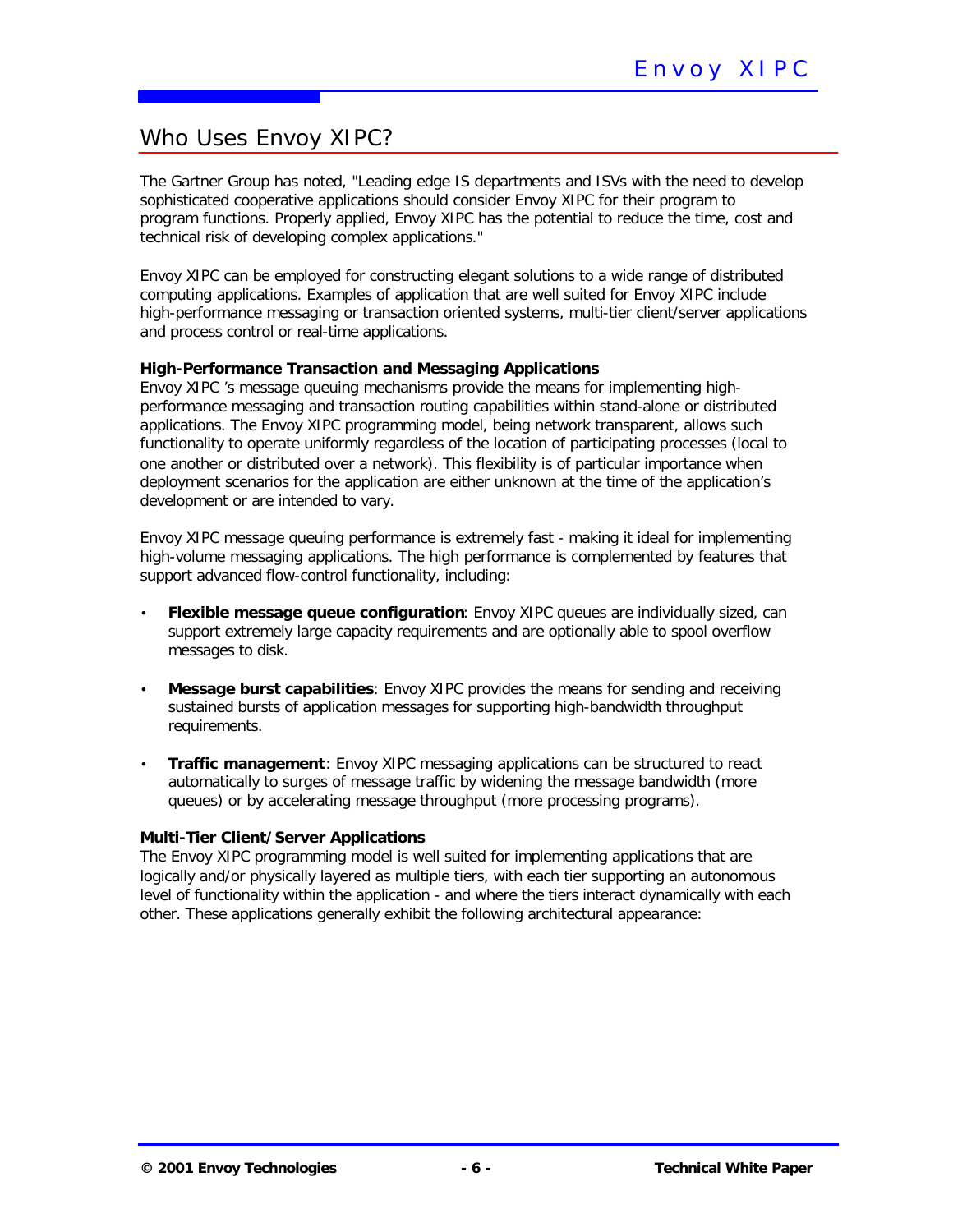

### Multi-Tier Application

Such architecture is often associated with legacy applications that are being downsized into client/server distributed environments. Component processes in such architecture require the means for communicating, synchronizing and sharing data with each other in a generally asynchronous manner. Envoy XIPC's rich sets of asynchronous capabilities simplify the logical expression and coding implementation of such requirements.

### **Real-Time Applications**

Envoy XIPC 's wide range of IPC mechanisms (queues, semaphores and shared memory), and operation modes (synchronous and asynchronous) position it as an ideal tool for building complex process-control and real-time applications - where the interaction between processes is not easily expressed using a simple message passing paradigm.

Component processes within such applications generally require a more finely granular set of IPC tools for supporting the process-to-process synchronization requirements of the application. Envoy XIPC 's extensive IPC capabilities are ideal for building such systems. Such implementations have the added feature of being portable between different deployment environments.

Envoy XIPC 's easy integration with native operating system I/O mechanisms additionally allow for the integration of Envoy XIPC level I/O data streams. It is thus possible to have a process wait simultaneously for operating system *and* Envoy XIPC activity, using the standard set of operating system semantics.

An example of such an application is one in which processes must interoperate with voice recognition equipment while simultaneously communicating with other application processes. It is possible to uniformly multiplex the voice and Envoy XIPC data streams using the native operating system I/O facilities.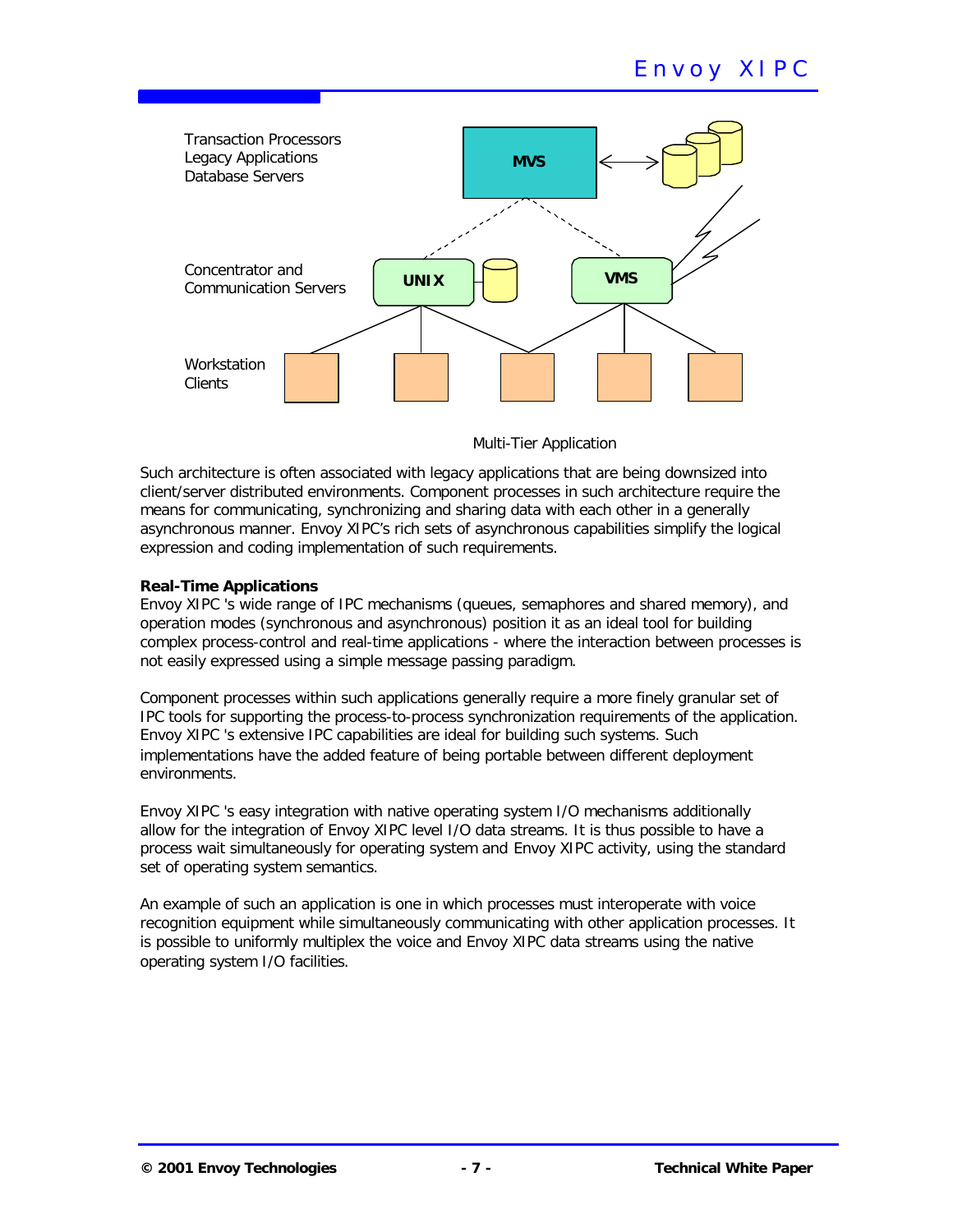### Envoy XIPC Capabilities

### **The Envoy XIPC Environment**

An important Envoy XIPC concept is that of an *instance*. An Envoy XIPC instance is an environment for supporting Envoy XIPC objects - message queues, semaphores and memory segments. Envoy XIPC objects are created, manipulated and deleted over time, as needed. The processes of an Envoy XIPC application interact with each other by coordinated manipulation of Envoy XIPC objects. This relationship is depicted below.



A typical Envoy XIPC application

Envoy XIPC instances are themselves dynamic. They may be created as needed, used to support certain Envoy XIPC activity for a period of time, and then discarded when no longer needed. All of this occurs without disturbing the activity of the native operating system, or the activity of other Envoy XIPC instances.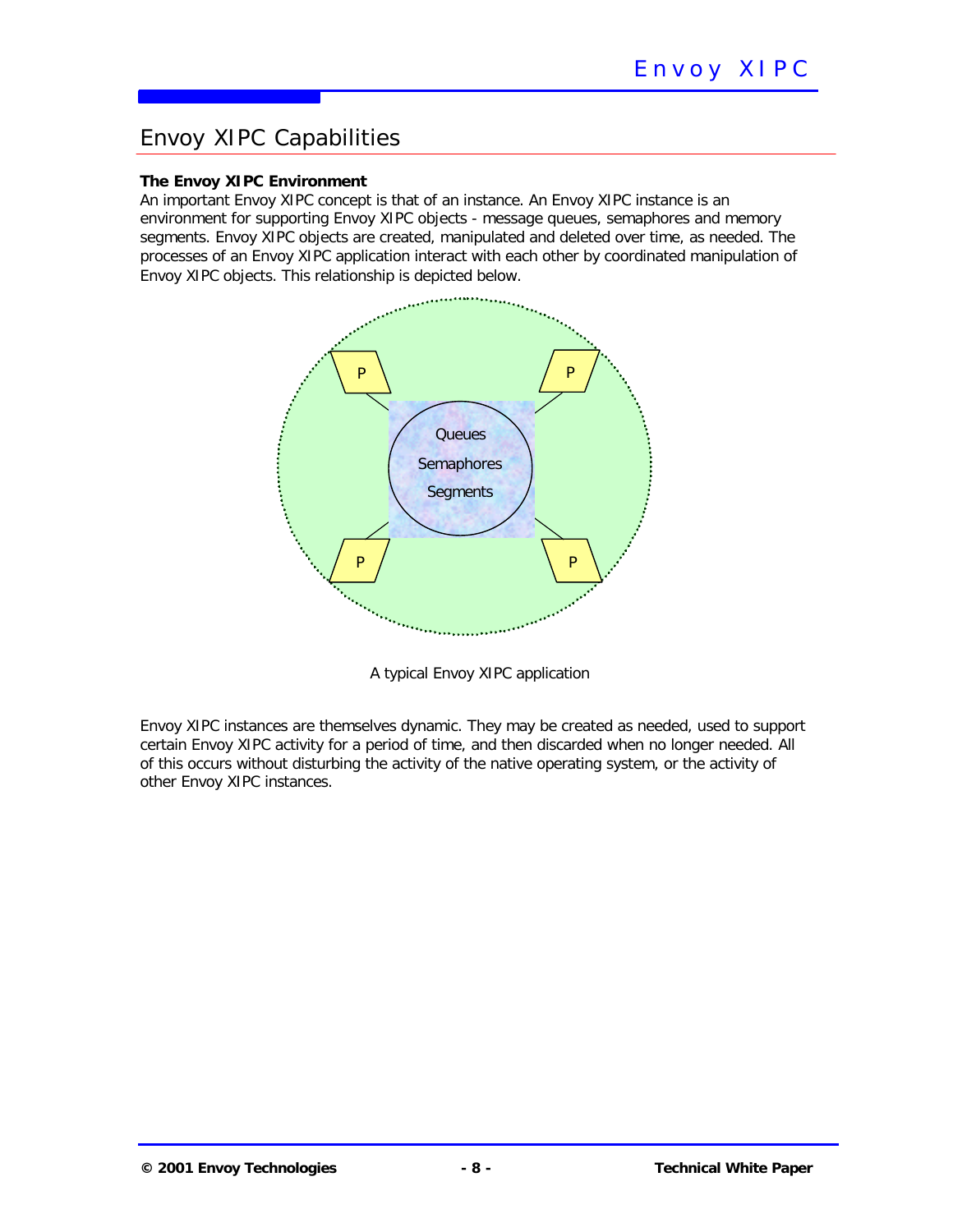# Application-Level Configuration

One of the more unique aspects of Envoy XIPC instances is that they are application-level entities. A major benefit of this approach is that each application is able to configure its IPC environment according to its own specific needs. This is important where multiple applications, having different and perhaps divergent IPC requirements, are to run concurrently.

One application may be a high-volume message routing application where the messages are relatively small, a second may be an imaging application that supports the periodic transfer a large-sized messages. A third may be a new distributed application that is currently under development. Using Envoy XIPC, the three applications can run simultaneously, insulated at the IPC level from one another, all benefiting from customized, application-specific configuration settings.

There is no longer a need to arrive at a compromise set of IPC parameter settings for best addressing the conflicting IPC needs of *all* applications in the environment. A second benefit of application level configuration is that the management of IPC resources is moved outside of the operating system environment. Configuration of an Envoy XIPC instance has no disruptive affect on kernel or other platform activities. It is accordingly easy to "play" with an application's Envoy XIPC environment for testing and tuning purposes. Finally, Envoy XIPC instance configurations are portable. The resultant Envoy XIPC environment is identical regardless of the underlying operating system.

### **Application-Level Naming**

Envoy XIPC supports natural character string names for identifying its entities. A two-tier naming structure is supported. At the higher level are Envoy XIPC instances - each with an identifying character string name. Instances, in turn, each support a unique name-space of Envoy XIPC objects that are identified, as well, using character string names. The benefits of using natural character string names for identifying Envoy XIPC instances and objects are:

- **Ease of programming**: Working with meaningful IPC identifiers promotes the development of self-documenting and hence more easily maintained application code.
- **Portability**: Utilization of character string names for identifying Envoy XIPC entities guarantees the full portability of an application's Envoy XIPC environment when moved about among dissimilar platforms.

The benefits of Envoy XIPC's two-tier approach are:

- *Name space insulation:* The name space of Envoy XIPC objects within an Envoy XIPC instance is unique to that instance. This eliminates any chance of a "naming collisions" occurring between unrelated applications. It is thus possible, for example, to run multiple applications simultaneously, where each one utilizes its own "*InputQueue*".
- *Application development:* It is similarly possible to run multiple versions of a single application without naming conflicts. An example of such a situation would be to run an application's production version, while simultaneously working on a subsequent development version.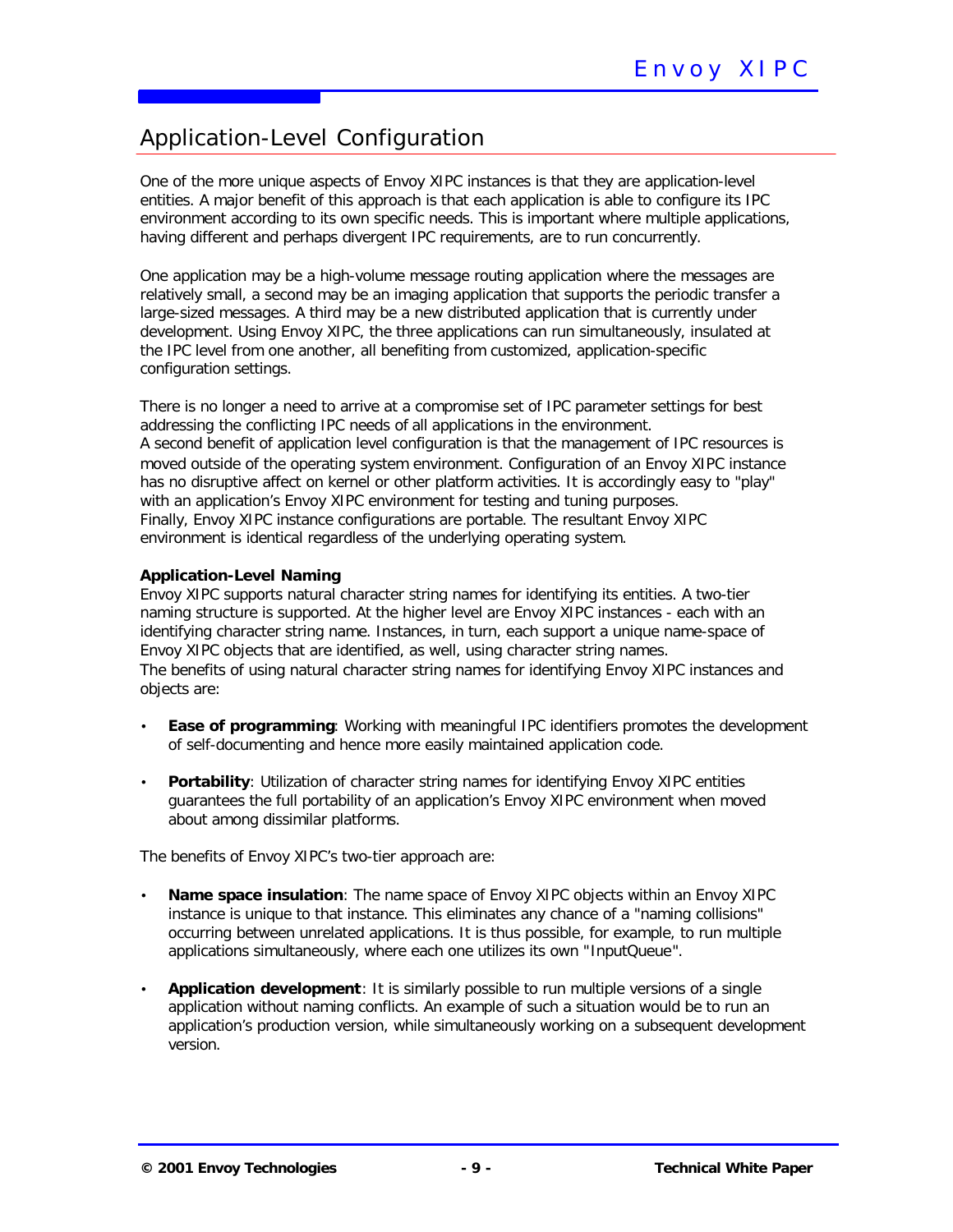# Synchronous Functionality

In the flurry of IPC activity occurring within an application, certain operations will potentially block due to the state of the IPC objects involved. Examples of such behavior include: a process issues a request to receive a particular message from a message queue on which no such message currently exists, or a process attempts to write to an area of shared memory that is currently locked by another process, or a process blocks while waiting for a group of events to occur. Envoy XIPC supports three forms of behavior for reacting to these situations in a synchronous manner:

- *No Wait :* The operation returns an error code indicating that the desired operation could not be completed at the current time. No blocking occurs.
- *Wait*: The operation blocks the calling process until the operation is able to complete.
- **Time Out**: The operation blocks the calling process for a user specified period of time, while waiting for the operation to complete.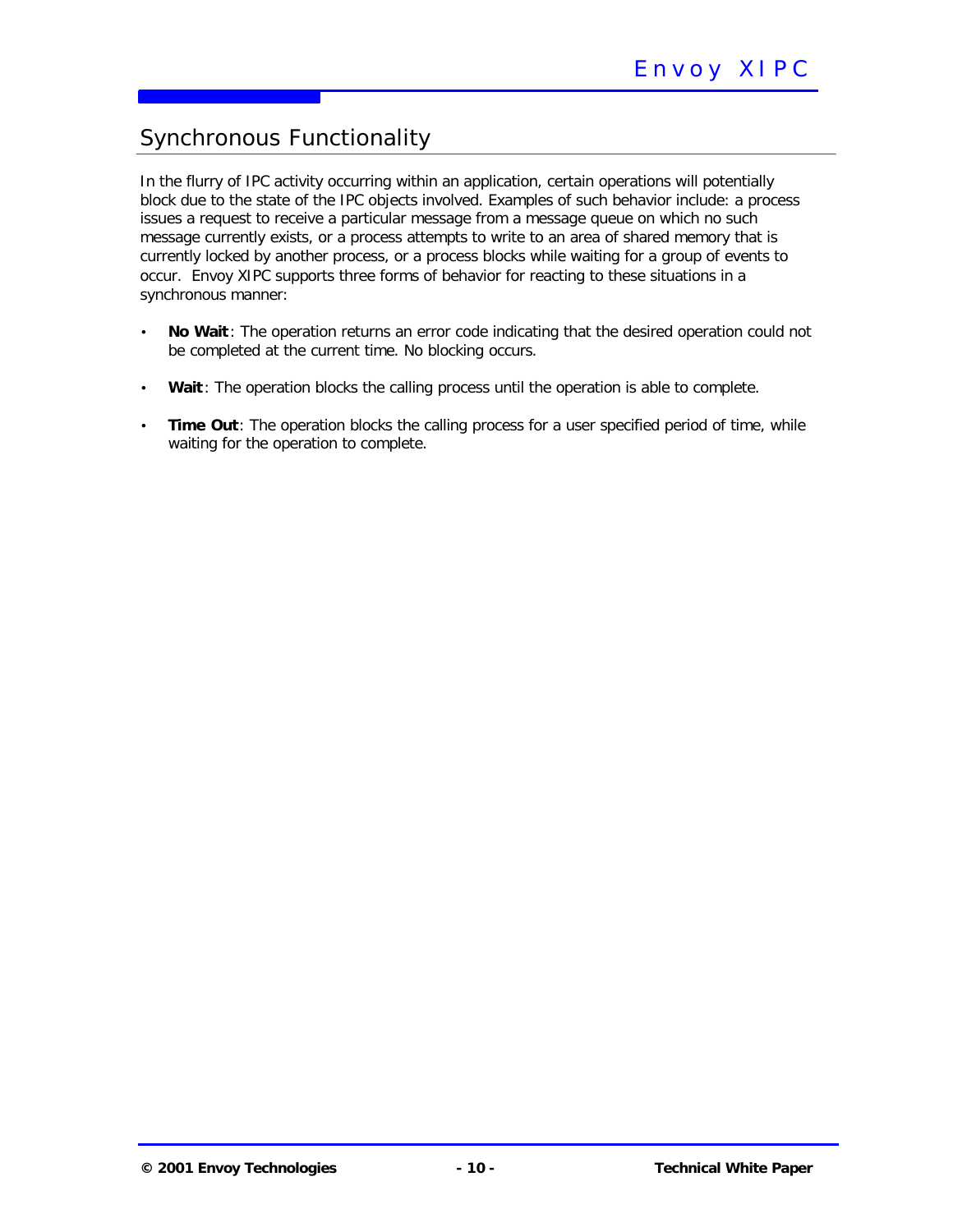# Asynchronous Functionality

An alternative approach for such situations is to have the operation complete asynchronously, in the background, without blocking the mainline logic of the calling process. The benefits of such an approach are many - the most significant being that such a mechanism allows an application's distributed processes to execute *concurrently*.

With Envoy XIPC, it is natural to initiate concurrent operations involving multiple network platforms, and to have them run to completion in parallel*.* This has the direct affect of leveraging the inherent parallelism of a network environment.

The operation is initiated with an Envoy XIPC asynchronous option specified. The three supported asynchronous options are:

- **Callback**: Envoy XIPC notifies the process of the operation's completion by executing a user-specified function.
- **Post**: Envoy XIPC notifies the process of the operation's completion by setting a userspecified Envoy XIPC event semaphore.
- **Ignore**: Envoy XIPC completes the asynchronous operation silently.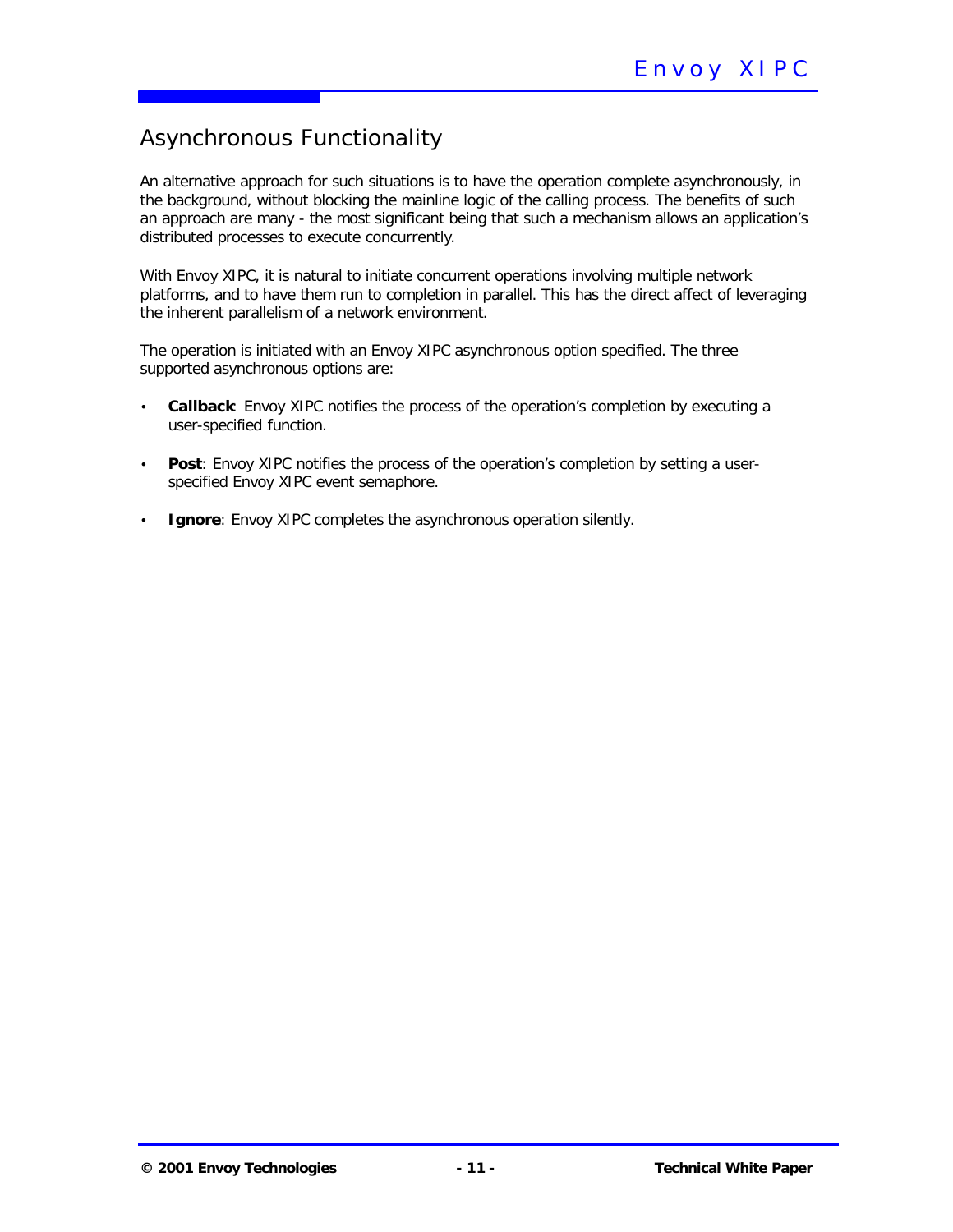# Event-Driven GUI Programming

Envoy XIPC 's asynchronous capabilities are powerful tools for incorporating event-driven functionality within distributed applications. This is particularly important when part of the application is required to interface with an event-driven Graphical User Interface (GUI) such as MS-Windows or X-Windows. Envoy XIPC logic for managing an application's process-to-process communication can be naturally integrated within the event-driven programming environments of such GUIs.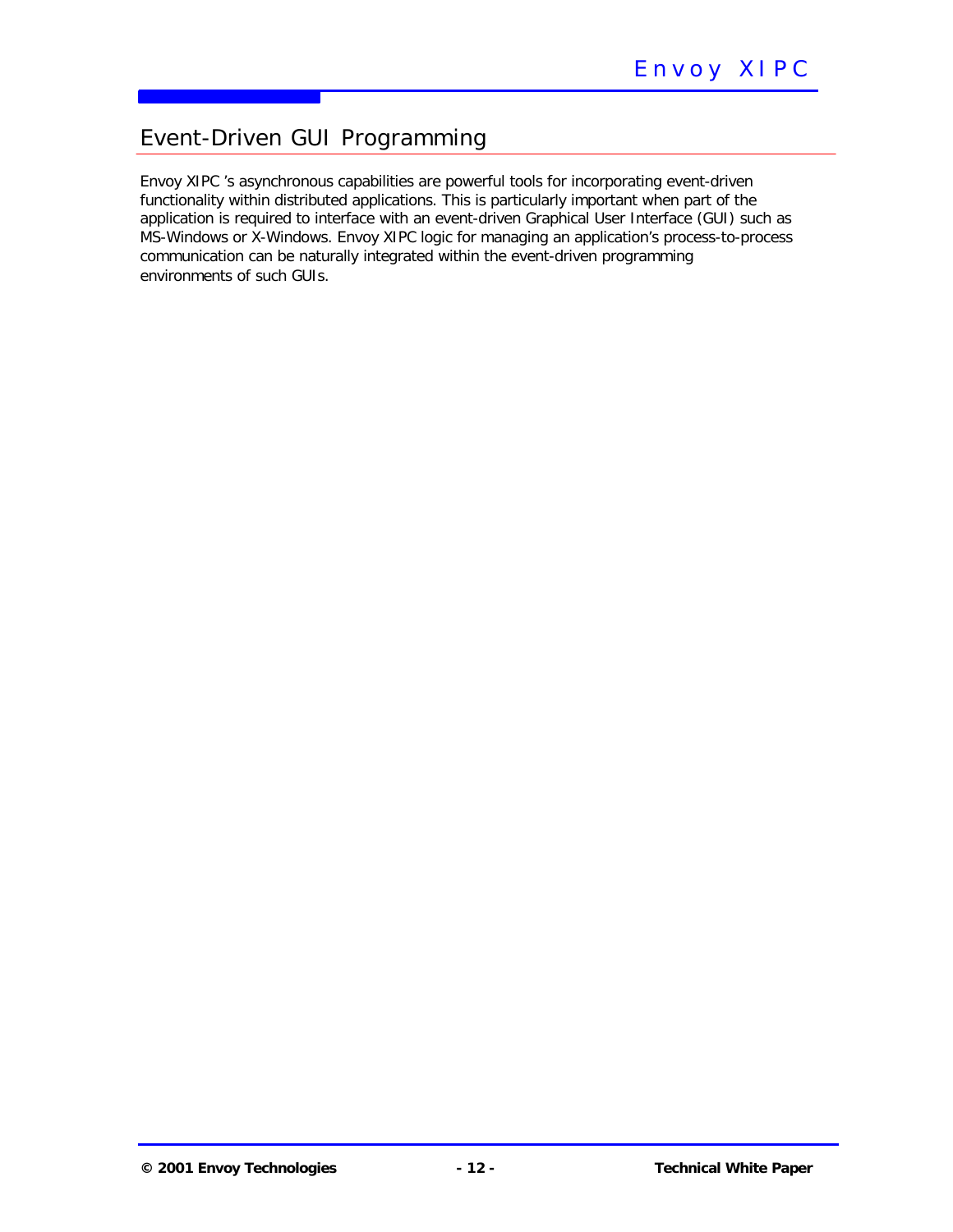### Message Queuing

Distributed applications typically require the means for establishing some form of data-flow between underlying processes. This requirement has historically been met in a variety of ways:



Message queuing benefits from a number of advantages over byte stream and message passing mechanisms:

- *"m-to-n" connectivity:* Envoy XIPC message queuing inherently supports the ability for multiple processes to exchange messages over a single channel, (i.e., an *m-to-n* relationship). Byte stream and message passing mechanisms, being premised on a processto-process communication orientation, are generally unable to support such functionality.
- *Asychronousity:* Message queuing is inherently asynchronous. Sending a message onto a queue can occur independent of whether the processing of previously sent messages have been completed.
- **Staggered execution**: Message queuing additionally provides a means for application processes to send and receive interprocess messages at staggered times - without requiring simultaneous execution of the communicating processes. This is generally not possible using conversational mechanisms.
- *Flow control:* Message queues inherently provide a buffering capability for supporting variable traffic rates between communicating processes. Using Envoy XIPC message queues it is possible to explicitly control the extent of such elasticity in terms of messages or bytes. This is managed as part of Envoy XIPC's individual queue sizing.

*Message prioritization:* Envoy XIPC message queuing supports message prioritization and selection. It is possible to retrieve messages based on FIFO, LIFO and a wide range of priority specifications. Byte stream and message passing are, by comparison, primarily FIFO mechanisms.

Message queuing is accordingly recognized as the more advanced data-flow mechanism. Envoy XIPC message queuing is particularly advanced in that it supports a number of unique queuing features.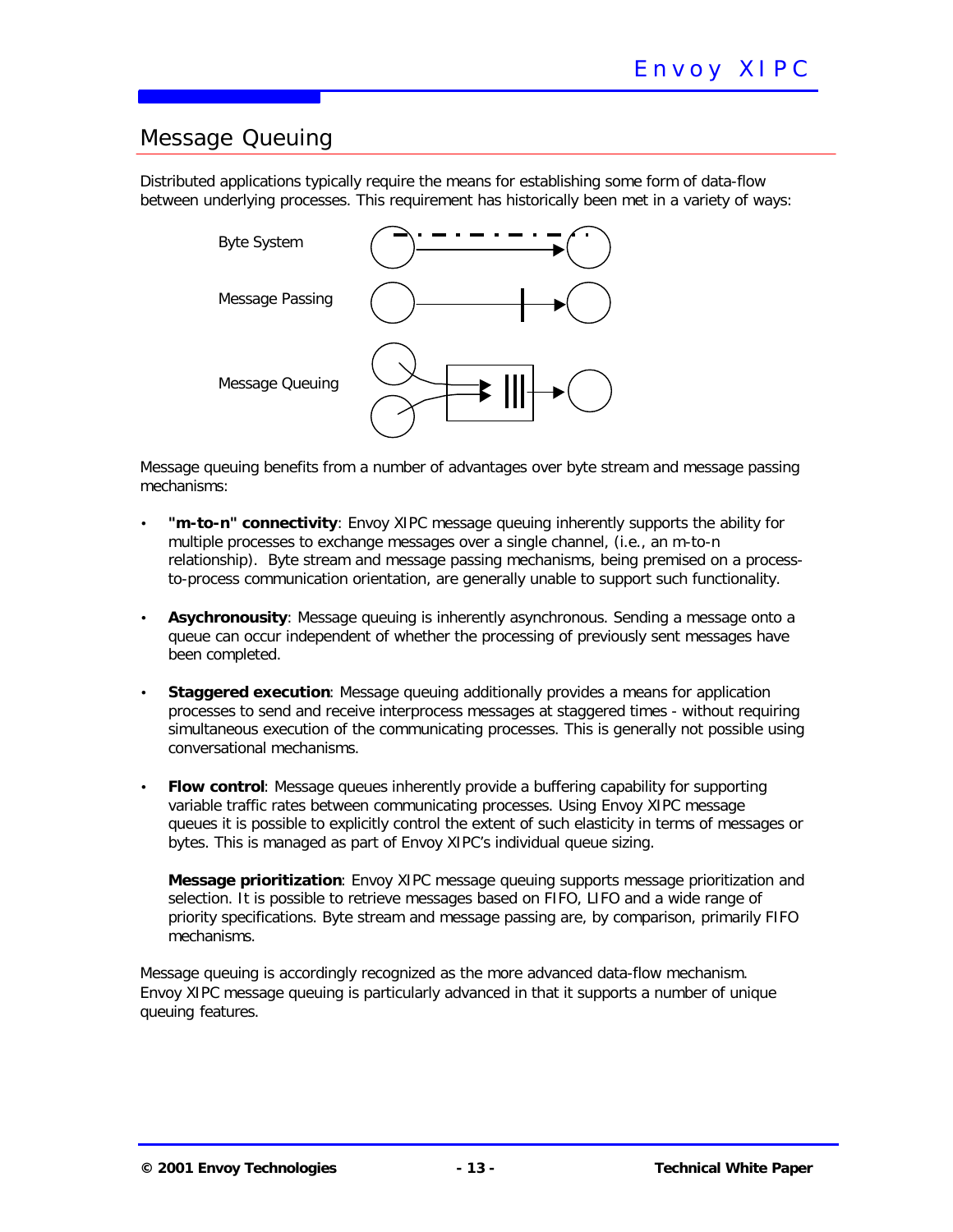#### **Message Queue Sizing**

Envoy XIPC message queues are created dynamically with individual capacity limits. The limits may be specified in terms of maximum message capacity, maximum total byte capacity, both limits, or neither. Using this capability it is possible to throttle the flow of message traffic within an application's message queues on a queue-by-queue basis.

Individual queue sizing provides the architectural flexibility needed for tailoring each message queue to the traffic flow intended for it to support. Real-time communication applications, for example, often require large-capacity message queues that surpass the built-in limits of certain native operating system queuing services. Envoy XIPC queues are not subject to such limits.

#### **Message Queue Overflow Spooling**

Complementing the specific sizing capability is the ability to employ message queue overflow spooling on a queue-by-queue basis, as needed. When spooling for a queue is active, the message queue is given elasticity for accepting messages beyond its normal capacity by spooling overflow messages to disk until space on the queue becomes available. At that time, the queue automatically absorbs the spooled messages.

Overflow spooling can be triggered to react automatically to heavy traffic surges. This can be particularly useful for handling real-time message feeds that cannot be throttled without losing messages.

#### **Message Selection**

Envoy XIPC provides the developer with much flexibility in sending and receiving messages to and from message queues. Of particular note is the ability to operate atomically on multiple message queues. For example, one can retrieve the highest priority message, or the oldest message, from across multiple queues. Similarly, Envoy XIPC permits the dispatching of messages onto the shortest of a group of queues - yielding automatic queue balancing.

This feature permits the logical division of message traffic within an application, across multiple queues, while continuing to support atomic access to the queues as a single unit. This functionality is valuable for transaction processing applications where the relationship between server processes and transaction queues are to be adaptive in response to different traffic profiles. A process can dynamically widen or shrink the bandwidth of queues being serviced by means of this feature.

#### **Message Queue Browsing**

Envoy XIPC message queue functionality includes the ability to momentarily freeze message queue traffic so as to traverse, examine, prune or even rearrange the messages currently held on a queue. Access to queue data while the data is still queued is a prerequisite for building highperformance message filtering programs. Similar functionality is not available using most native queuing services.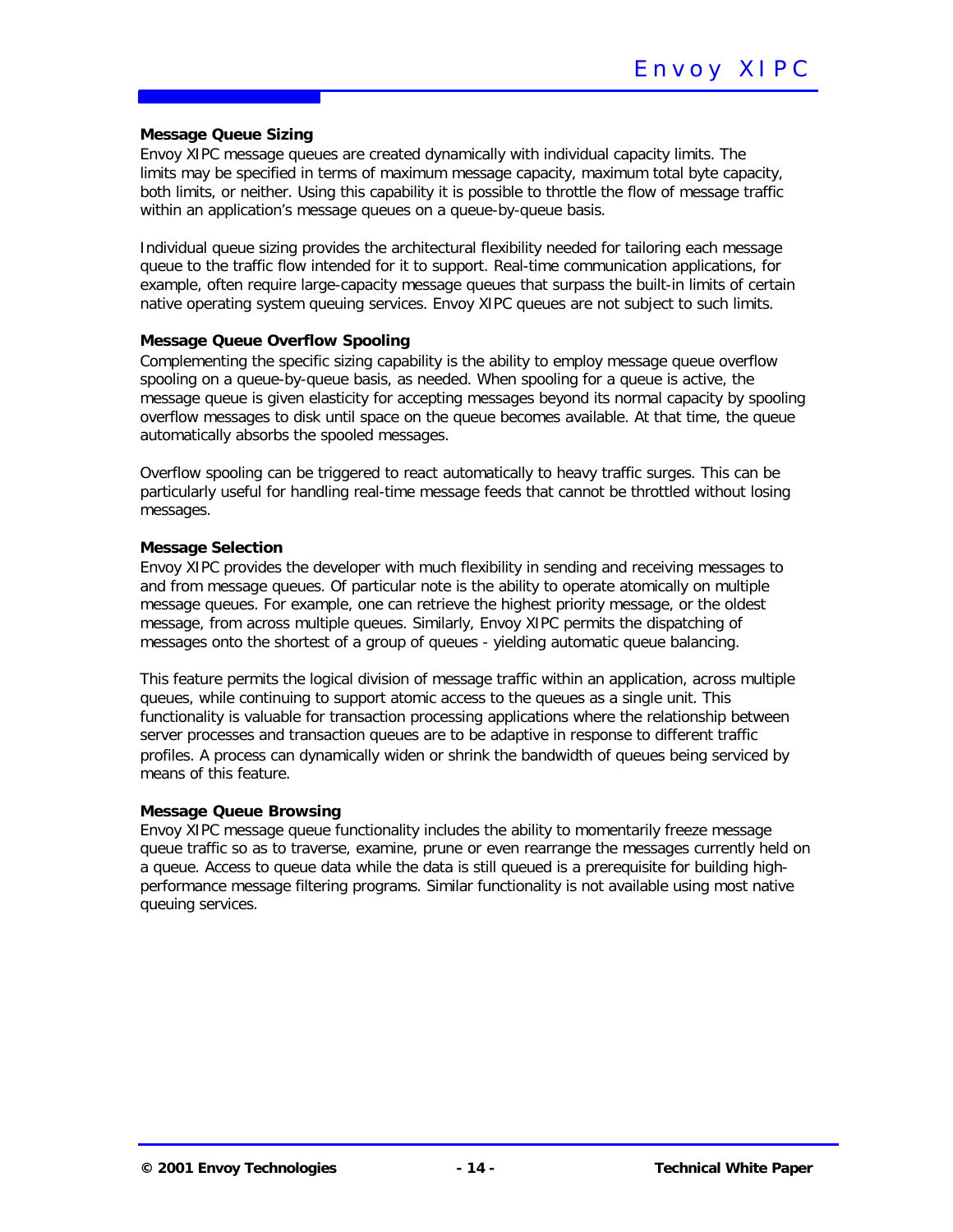### **Memory Sharing**

Envoy XIPC shared memory segments are used for supporting memory sharing between processes of an application. Using Envoy XIPC shared memory segments; processes are able to share memory-resident data with each other.



Network transparent shared memory

Besides supporting the ability to read and write segment data, Envoy XIPC also introduces a number of innovations in managing access to shared memory.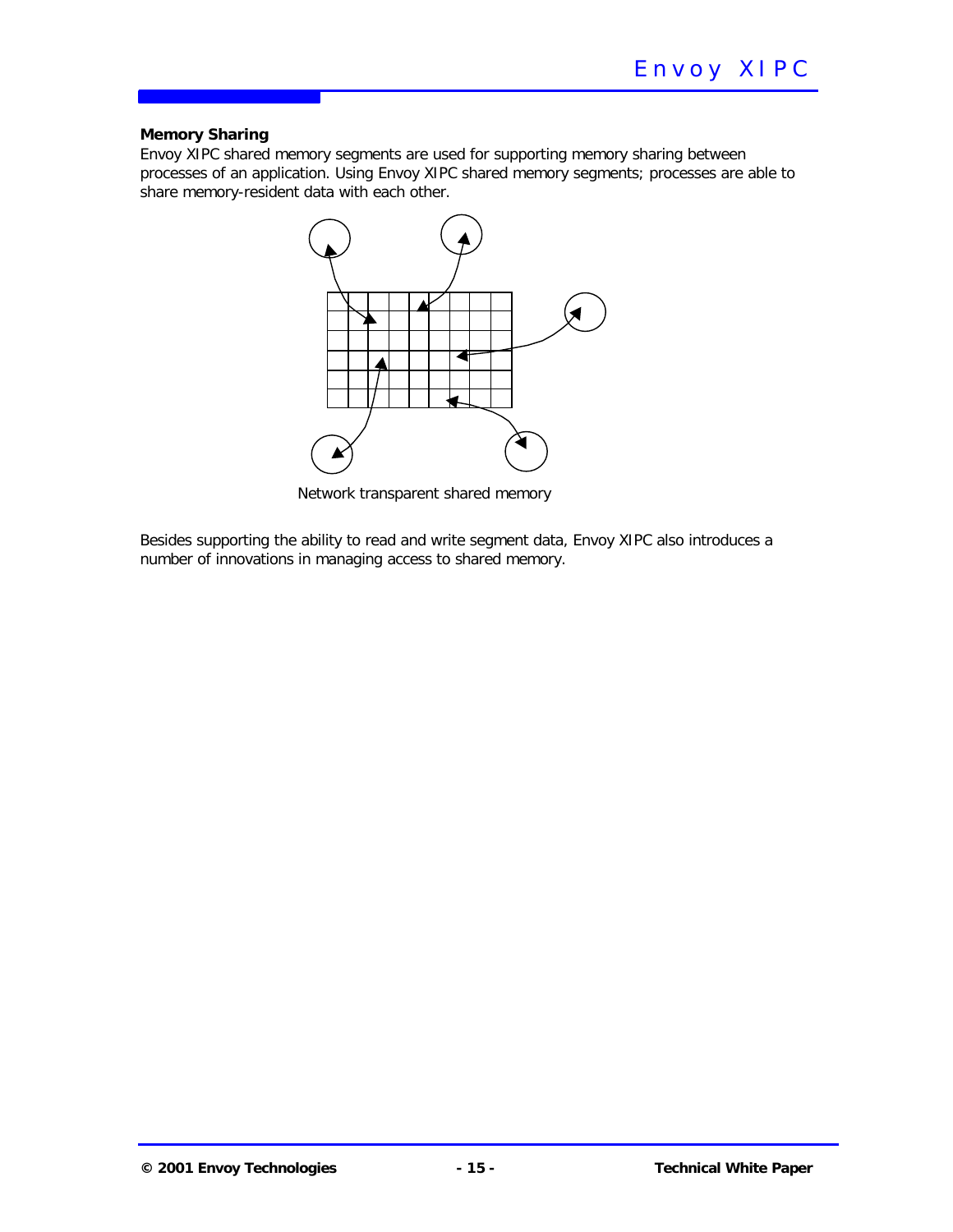# Synchronized Memory Read and Write Operations

Envoy XIPC shared memory read and write operations are guaranteed to execute atomically, regardless of the amount of data involved. Envoy XIPC, as such, enforces serialization of data access to its memory segments. It is thus not necessary to manually enforce serialized access to shared memory for preventing overlapping read and write operations - as is the case with native operating system shared memory services. This is done automatically by Envoy XIPC.

### **Byte-Level Access Controls**

Envoy XIPC introduces the notion of shared memory access controls. These mechanisms permit the dynamic impositions of byte-level read or write access limitations over all or parts of Envoy XIPC memory segments. Particular areas of segments can be made read-only or entirely inaccessible for long or brief periods of time. This can be used for implementing in-memory data tables requiring such forms of data protection.

### **Shared Memory Locking**

A specific form of access control is that of memory locking. A process can lock all or arbitrary parts of memory segments, on the fly, for performing updates to those areas. Memory locking can be specified with byte-level granularity. Read or write operations attempted against a locked area of memory are prevented until the memory is subsequently unlocked.

Distributed applications that require memory-resident data to be globally available to multiple distributed processes, (and for which using a DBMS would be an expensive overkill), can employ Envoy XIPC's memory sharing as an elegant high-performance solution. With it, it is possible to attain many of the data sharing benefits of a DBMS without the accompanying overhead.

### **Semaphores**

Envoy XIPC semaphores are used for supporting the event synchronization and resource management occurring among processes of a distributed application. Semaphores are especially useful for expressing interprocess synchronization relationships in a concise manner. The setting of a single semaphore by one process can immediately influence the execution of many other distributed processes.

Envoy XIPC supports two classes of semaphores: event semaphores and resource semaphores.

### **Event Semaphores**

Envoy XIPC event semaphores are general-purpose flags that can be *set* or *clear*ed in response to the occurrence of application events within a distributed application. Processes waiting for one or more such events to occur wait for the respective semaphores to become set. A process detecting the occurrence of an event notifies the other processes by setting the appropriate semaphore.

Event semaphores can be used for affecting simple and concise forms of one-to-many interprocess communication. By setting a single semaphore, a process can notify hundreds (or thousands) of other processes of an important piece of application-related information for them to react individually. An example of this is a stock price monitoring system that uses semaphores for notifying all interested parties when selected stocks rise or drop across certain threshold values. This form of leveraged communication between processes is unique to event semaphores.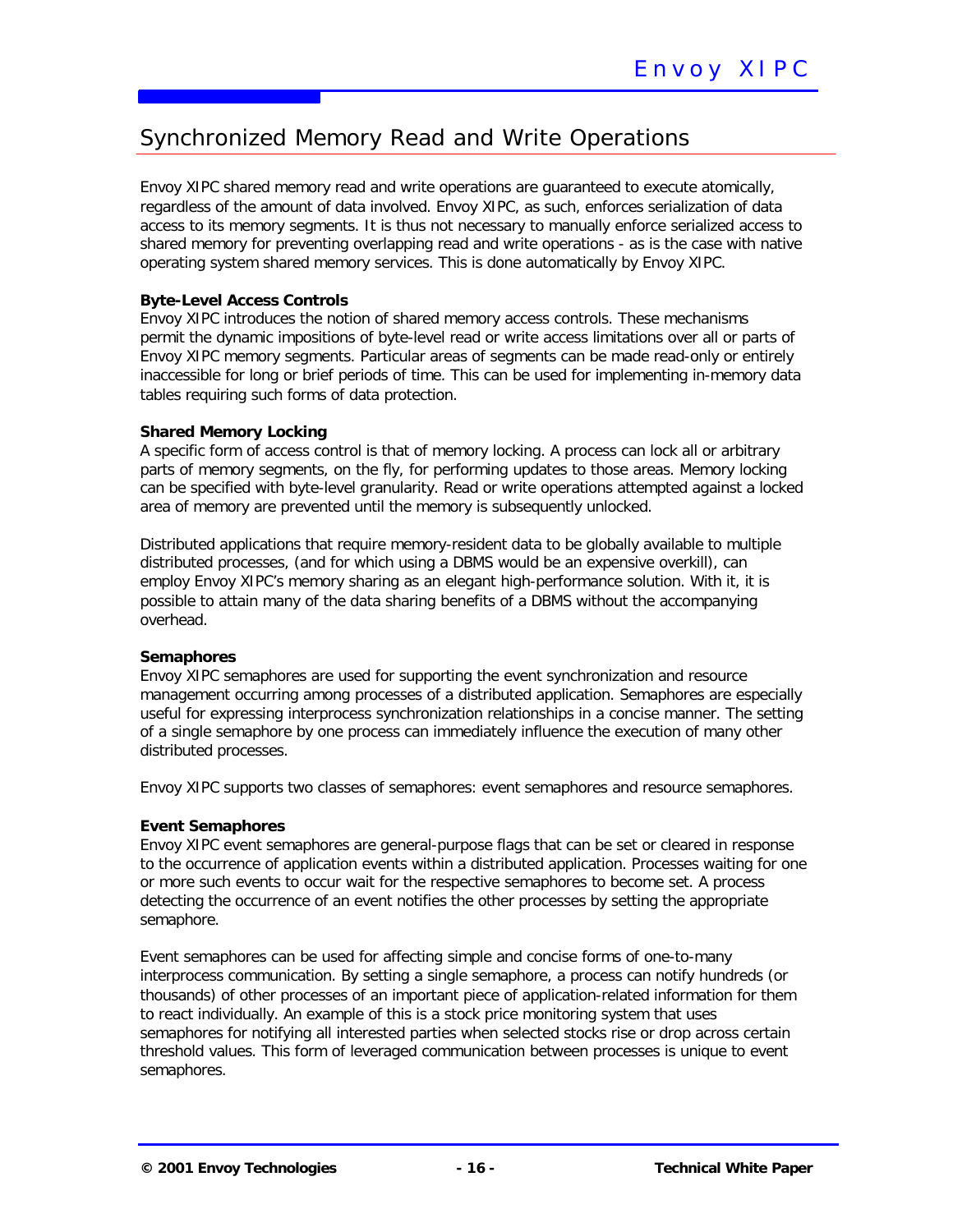#### **Resource Semaphores**

Resource semaphores are counting mechanisms that are used for controlling access to limitedsupply resources within an application. Processes competing for access to such resources negotiate access to them by means of resource semaphores. Distributed applications that manage facilities or devices, over which there is more demand than supply, can be designed in a network transparent manner using resource semaphores.

As with other Envoy XIPC facilities, it is possible to arrange that the resource synchronization requirements of an application be performed in an asynchronous and network transparent manner. This is often a characteristic of distributed process control applications where access to physical devices and other equipment must be controlled with network transparency.

#### **Operations Involving Multiple Semaphores**

Envoy XIPC *provid*es the means for having a process wait synchronously or asynchronously on a list of events or resources. Such operations can be specified in three forms. When expressed within the context of event semaphores, they are:

- *ANY* Wait for any of the listed events to occur.
- **ALL** Wait for all of the listed events to occur cumulatively, over time.
- *ATOMIC* Wait for all the events to occur simultaneously.

Similar specifications can be made when waiting for lists of Envoy XIPC resource semaphores to become available. Envoy XIPC's ability to group semaphores atomically within single operations provides the means for expressing elegant solutions to complex synchronization requirements.

There are significant advantages for using semaphores to support an application's event synchronization activity, as opposed to employing a messaging mechanism. Building such functionality using messaging tools requires that the application implement its own internal mapping system between messages and events, that additionally tracks "who is waiting for what" and finally, that remembers the appropriate notification logic for each waiting process. Besides being a non-trivial programming exercise, such an approach is indirect in concept and thus awkward to apply.

Envoy XIPC semaphores, by contrast, provide a concise and direct programming model for implementing an application's interprocess synchronization logic.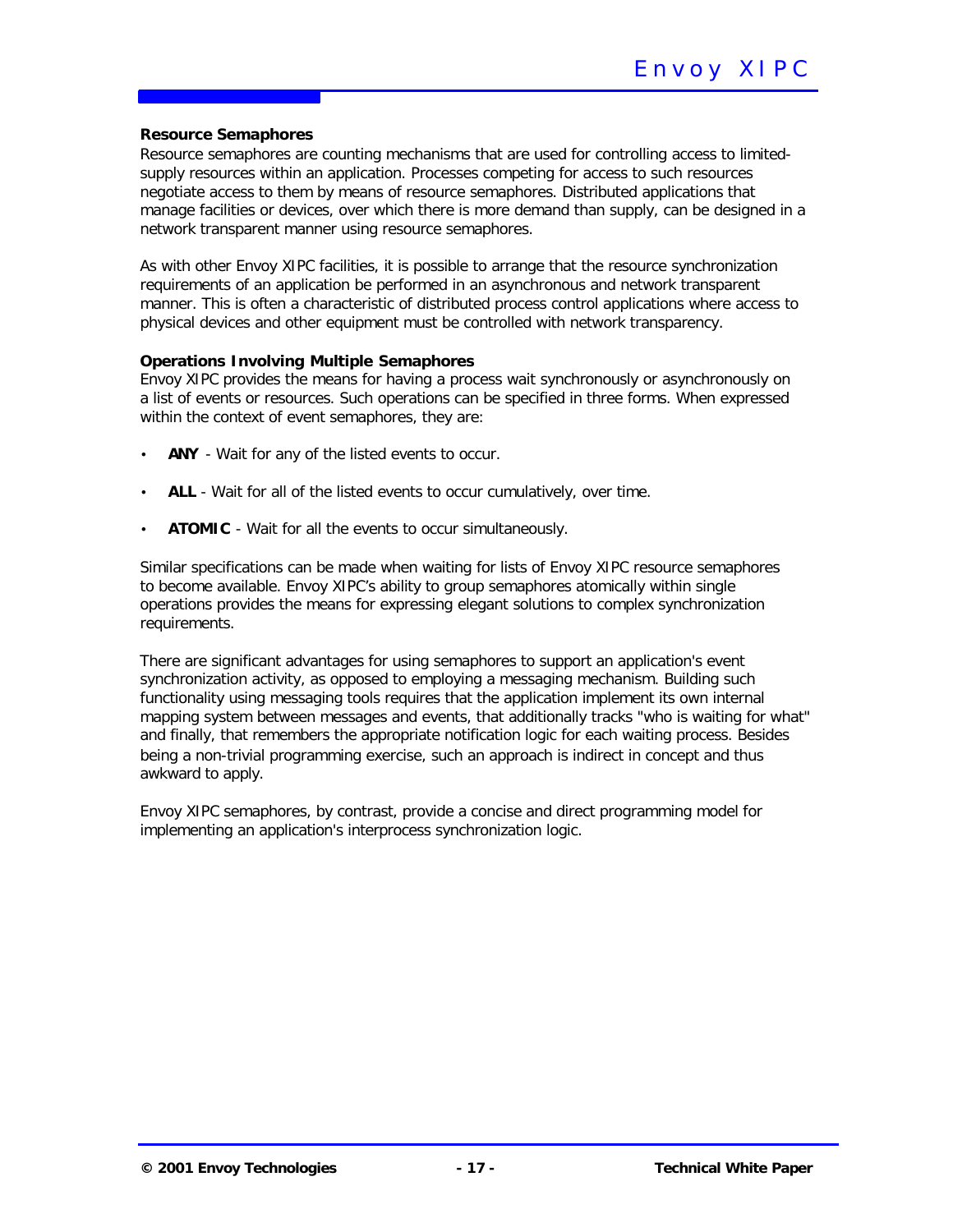# **Triggers**

Envoy XIPC introduces an additional form of asynchronous functionality - that of Envoy XIPC triggers*.* Envoy XIPC triggers are mechanisms that continuously monitor the state of activity within an application's IPC environment. Envoy XIPC triggers operate asynchronously to the application's logic - only coming to life when the monitored situation occurs.

Envoy XIPC triggers open up a wide range of interesting IPC programming techniques. It is possible, for example, to have an application set triggers that notify it when:

- A specific message queue rises above 75% (or some other threshold) of its message capacity. The application can react in a variety of ways, such as enabling queue overflow spooling (in anticipation of an overflow), or by starting more consumer processes to relieve the pressure on the queue.
- A specific area of shared memory is written to. Processes in the application, waiting for such an update, can react by making note of the new data.
- A specific process removes a specific message from a queue. The process that produced the message can be automatically notified of the message's arrival at the consuming process.

Envoy XIPC triggers, when combined with the general asynchronous command options, provide the means for building application logic that is entirely event-driven. As was mentioned earlier, this is significant when the application must interface with an event-driven Graphical User Interface.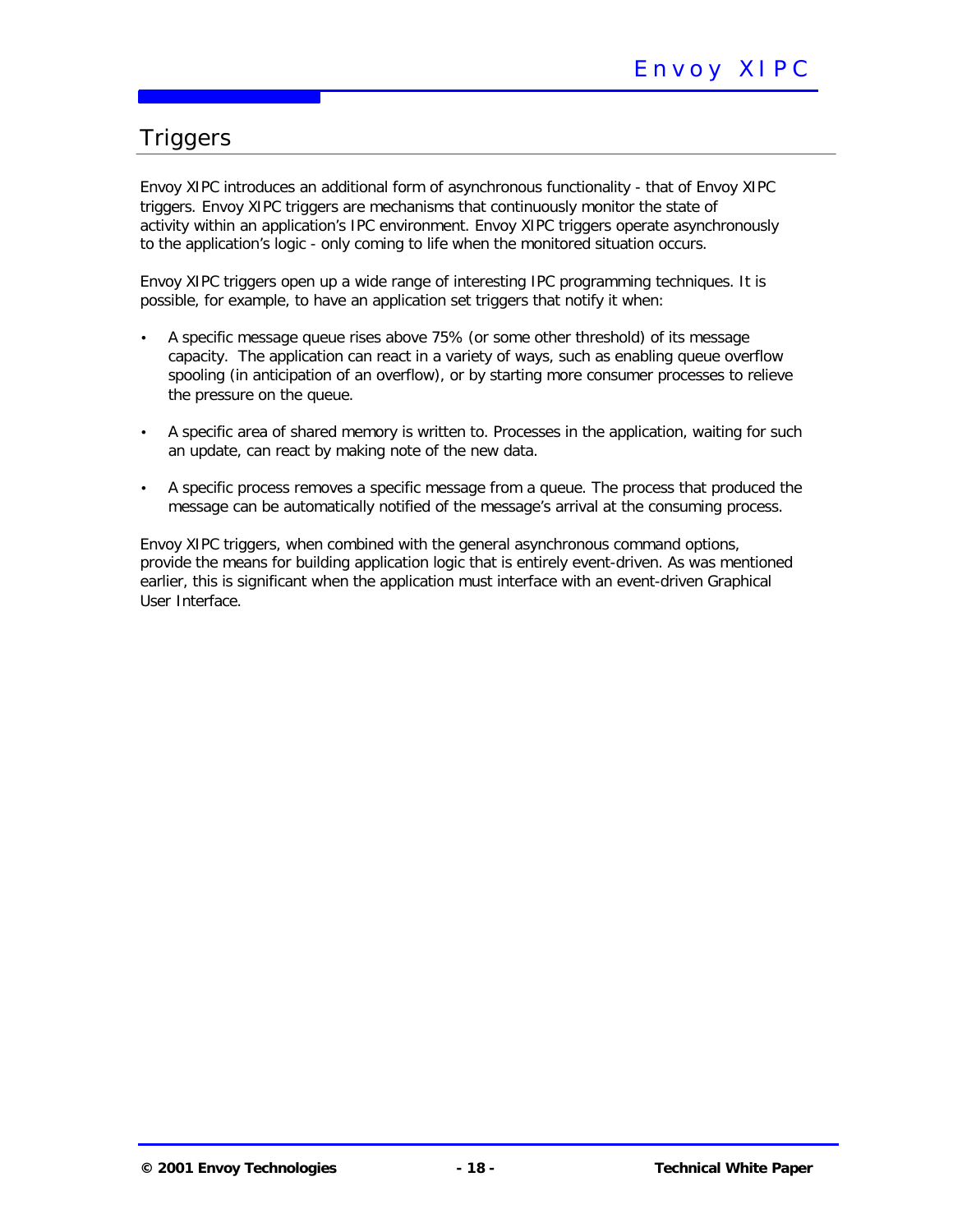# Real-Time Monitoring and Debugging

Envoy XIPC includes full-screen interactive monitors that provide continuous real-time views of the activities occurring within an application's IPC environment. The monitoring facility does not require any special preparation of the application being monitored. It can be invoked to examine the IPC status of production applications in the field, without any extra provisions, and without incurring performance overhead in the application when monitoring is not in use.

When invoked, monitoring becomes an invaluable tool for identifying IPC problems occurring within an application. Users of Envoy XIPC have described its real-time monitors as being worth their entire investment in Envoy XIPC technology.

Envoy XIPC 's monitors provide critical support to distributed application developers throughout the application life cycle.

### **Application Development**

The benefits of developing distributed applications with Envoy XIPC and its monitoring tools are best measured in terms of development time saved. The ability to watch a network application execute with all of its IPC activities exposed - and to have it do so in slow motion - is of immeasurable value when tracking down allusive coding bugs. The total development time of distributed applications can be cut significantly by means of Envoy XIPC 's monitors alone.

### **Application Testing**

The extent to which an application's performance is tested and analyzed during its test period is usually an accurate predictor of how reliably the application will run in the field. Envoy XIPC 's monitoring tools provide detailed information regarding an application's IPC activity for studying the strong and weak links within an application's architecture. High water marks, low water marks, asynchronous operation backlog, text fragmentation and message throughput characteristics are examples of information available using the monitors.

### **Application Maintenance**

Envoy XIPC monitors are support tools as well. Applications built using Envoy XIPC are inherently monitorable *after* they are shipped. No longer is it necessary to recreate problems on special "debug" versions of an application in order to study the problems. Envoy XIPC -based applications can be studied wherever they are - as soon as they begin to exhibit unexpected behavior.

Envoy XIPC monitors have a spreadsheet "look and feel". Information appears in a matrix-like display where processes and IPC objects form the axes of the matrix. Interactions between processes and IPC objects are displayed within the body of the matrix. The following diagram depicts the general layout of an Envoy XIPC monitor screen.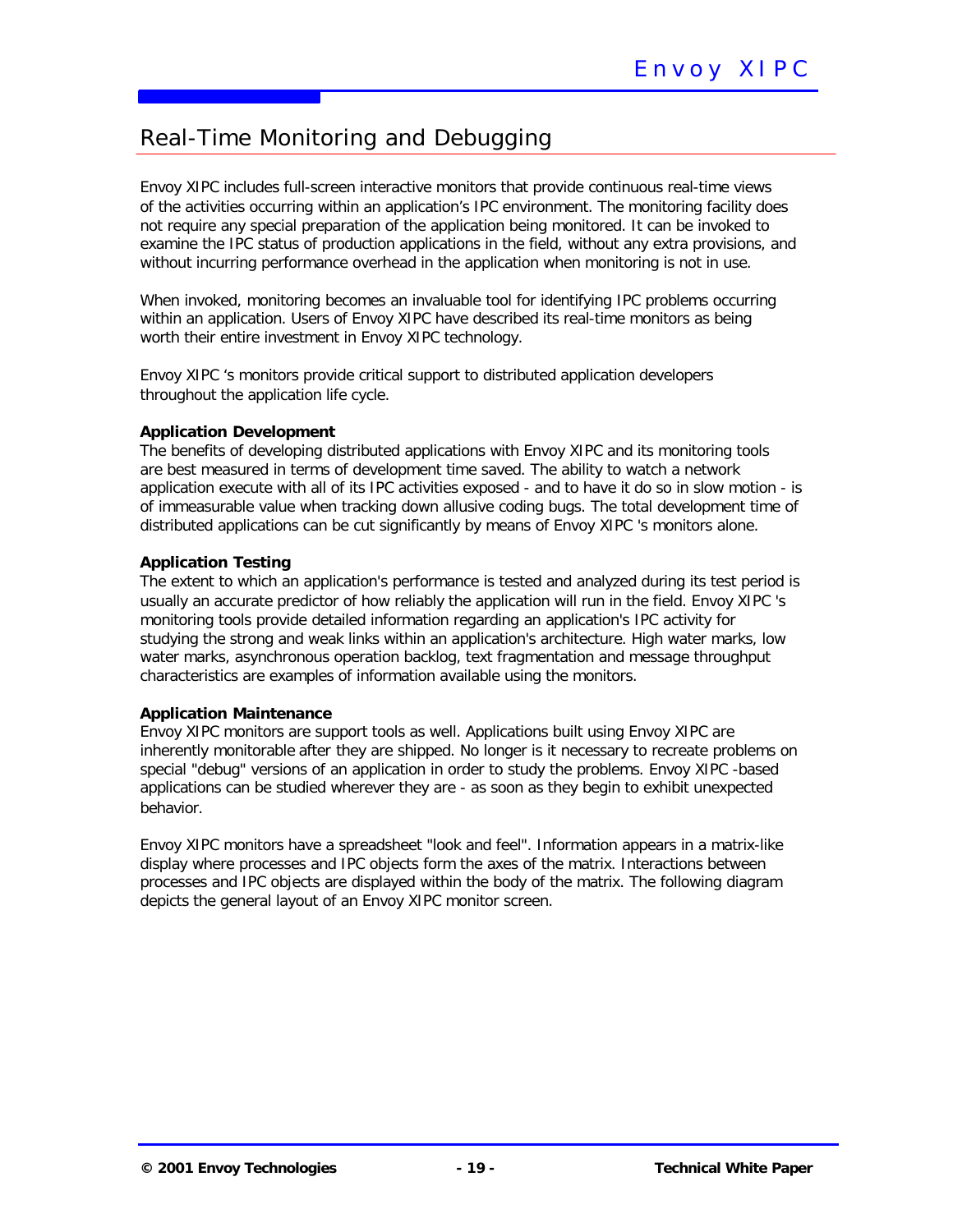#### **Monitor Modes**

Envoy XIPC monitors update the display of ongoing Envoy XIPC activity in one of the following modes:

- **Interval Snapshot Mode**: Refreshes the monitor display at a user-specified millisecond interval.
- *Trace Flow Mode:* Refreshes the monitor after every Envoy XIPC operation, and pauses a user-specified number of milliseconds between each Envoy XIPC operation. This permits an application's IPC activity to be viewed in slow motion.
- *Trace Step Mode:* Similar to Trace Flow Mode except that the monitor completely stops the application after each Envoy XIPC operation. The user presses a key to single-step to the next operation. This mode is ideal for intensive IPC debugging exercises.

#### **Zoom Windows**

Envoy XIPC monitors provide zoom windows that permit developers to focus on the activity of specific aspects of an application's IPC environment, while continuing to monitor the general ebb and flow of IPC activity occurring within the application. Wide ranges of zoom windows are available, including:

- Zoom in on a particular message queue. It is possible to watch the actual message traffic as it moves through a queue.
- Zoom in on a semaphore. It is possible to track all the processes that are waiting for a particular event, and to observe the order that they blocked and will be woken up.
- Zoom in on a particular process. It is possible to watch every IPC operation being performed by a particular process within an application.

### **Browse Windows**

A second, and more powerful, monitoring mechanism is the monitor's full screen browse windows. Browsing provides a complete and frozen view of all the message queues and memory segments within an application. It is possible to "walk" through, and about, all the messages on a queue, or to examine the contents of shared memory segments. It is additionally possible to search for character string or Hexadecimal patterns of data within message queues or shared memory.

Using the browse window, it is possible to confirm the format, length, contents, priority, offset and sequencing of messages on a queue, as well as analyzing the contents of shared memory segments.

### **Watch Windows**

The most advanced form of Envoy XIPC monitoring is achieved using the monitor's watch windows. With them it is possible to observe the contents of memory segments changing in realtime, or at a user-specified update rate. It is additionally possible to observe the locking and unlocking of memory segment areas, as they occur in real-time.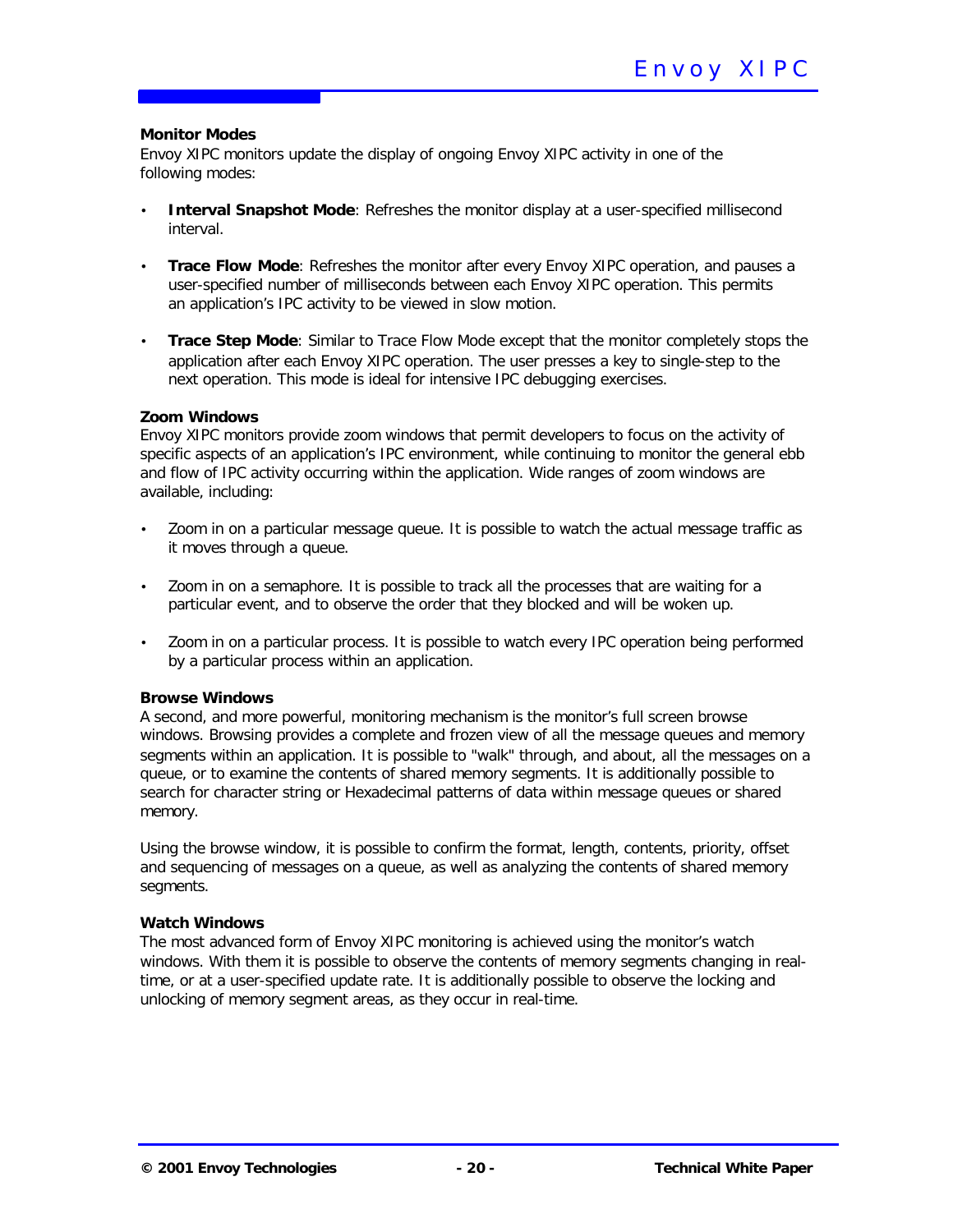#### **Interactive Command Interpreter**

Envoy XIPC provides an interactive command language for executing all of Envoy XIPC's operations interactively, or from within an operating system shell. This eliminates the need for writing C-Language programs in situations when ad-hoc IPC operations are necessary. This capability is particularly useful for testing an application's handling of various IPC scenarios that may be otherwise difficult to create through the normal execution of the application.

Using the interactive interpreter, it is additionally possible to initiate asynchronous Envoy XIPC operations that, upon their completion, kick off operating system commands. One such example would be to have an operating system disk backup utility triggered by the asynchronous arrival of an Envoy XIPC message, or by the setting of an Envoy XIPC semaphore.